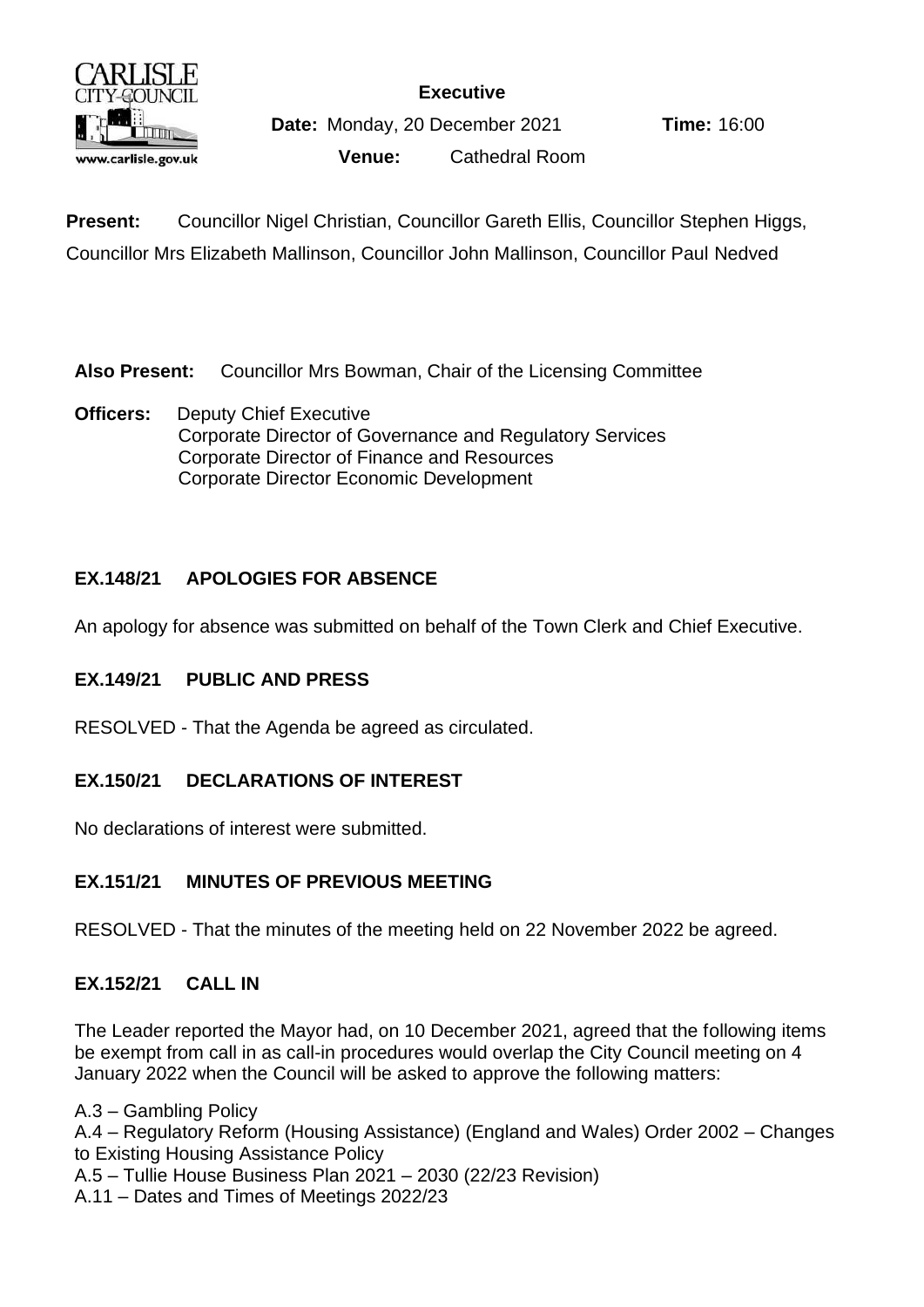## **EX.153/21 BUDGET UPDATE - REVENUE ESTIMATES 2022/23 TO 2026/27**

(Key Decision KD.10/21)

**Portfolio** Finance, Governance and Resources

## **Relevant Scrutiny Panel**

Health and Wellbeing; Economic Growth; Business and Transformation

## **Subject Matter**

Pursuant to Minute EX.128/21, the Finance, Governance ad Resources Portfolio Holder submitted report RD.52/21 providing an update to the Corporate Director of Finance and Resources' report to the Executive of 22 November 2021 (RD.46/2).

Summarised within the report were the revised revenue base estimates for 2021/22, together with the base estimates for 2022/23 and forecasts up to 2026/27 for illustrative purposes.

The report drew Members' attention to the fact that a number of significant factors affecting the budget were currently unresolved. In particular, the following were key to the budget process and details thereon would be considered as the budget progressed.

- Ongoing impact of COVID-19
- Local Government Finance Settlement announcement due by December 2021
- Further expected changes in government grant e.g. New Homes Bonus, Housing Benefit Administration Grant
- Future borrowing requirements
- Commercial and investment opportunities
- Local Government Reorganisation

Set out at Section 3 was an overview of the outstanding key issues and resource assumptions, with details of the potential new spending pressures/bids that needed to be considered also provided at Section 4.

The Council's current levels of balances set out at Appendix A included any impact of the proposed pressures and savings outlined in the report. The Projects Reserve would be used as a first call for any projected revenue budget deficit however, maintaining the current level of reserves was dependent upon the achievement of the transformation savings. A risk-based review of reserve levels had been undertaken and showed that the minimum level of General Fund Reserves should remain at £3.1million due to uncertainties around future funding from Business Rates; however that would be reviewed during the budget process.

The Finance, Governance and Resources Portfolio Holder concluded by moving the recommendations as detailed within the report. The Leader seconded them.

### **Summary of options rejected** none **DECISION**

That the Executive: (i) noted the revised base estimates for 2021/22 and base estimates for 2022/23;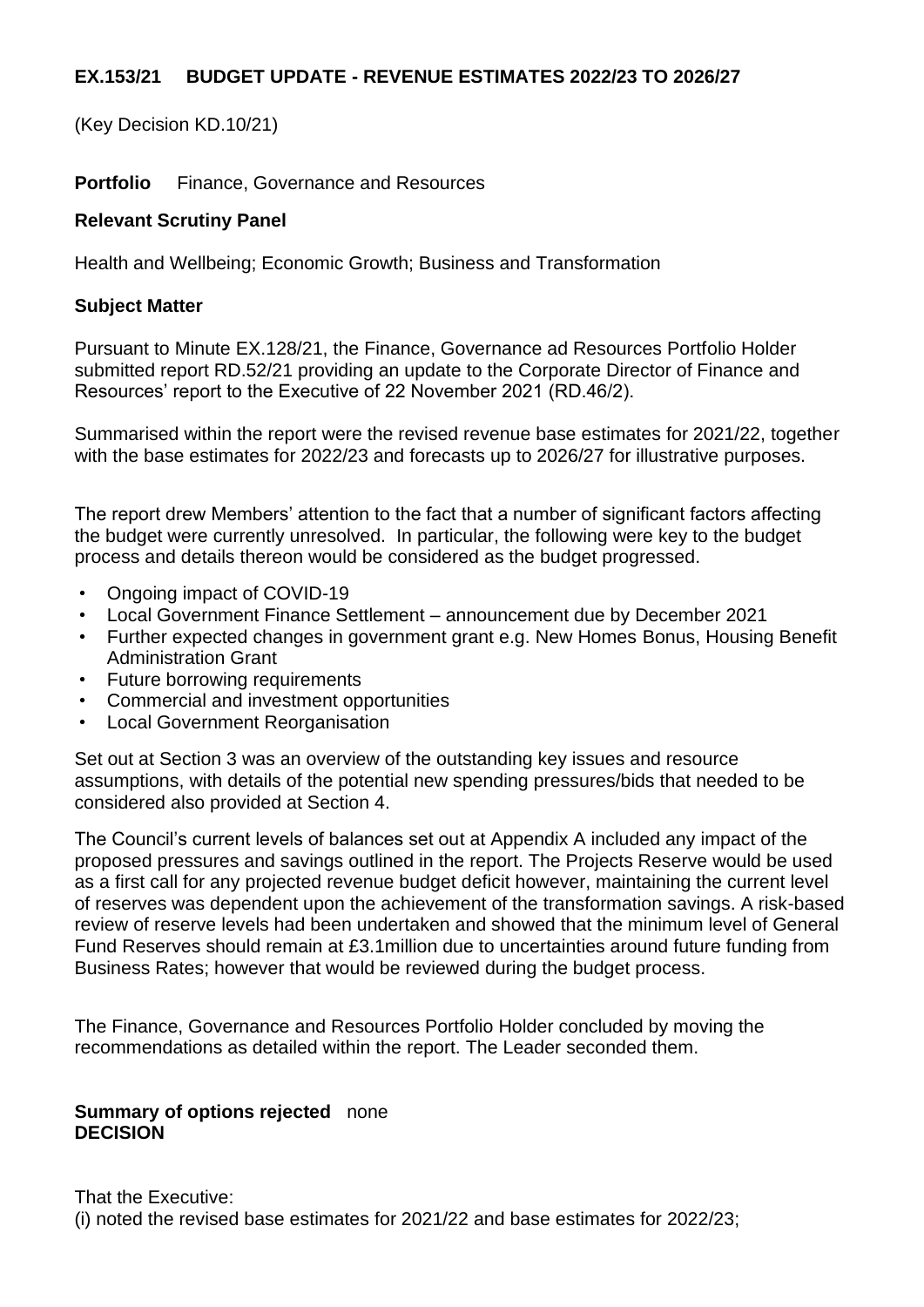(ii) noted that the estimates in the report were draft and would be subject to the confirmation of Local Government Finance Settlement due in December 2021;

(iii) noted the current MTFP projections, which would continue to be updated throughout the budget process as key issues become clearer and decisions were taken;

(iv) noted the budget pressures, bids and savings which needed to be taken into account as part of the 2022/23 budget process;

(v) Approved the release of amounts from the Operational Risk Reserve for

Treasury Management (£600,000) and Covid costs (£500,000) as outlined in paragraph 5.2 of report RD.52/21

(vi) notes the Statutory Report of the S.151 Officer outlining the risks associated with the draft budget figures and that minimum reserves may need to be reviewed in the future depending upon the outcome of the Local Government Finance review.

## **Reasons for Decision**

To ensure that a balanced budget is set.

# **EX.154/21 REVISED CAPITAL PROGRAMME 2021/22 AND PROVISIONAL CAPITAL PROGRAMME 2022/23 TO 2026/27**

(Key Decision – KD.10/21)

**Portfolio** Finance, Governance and Resources

**Relevant Scrutiny Panel Business and Transformation** 

## **Subject Matter**

Pursuant to Minute EX.133/21, the Finance, Governance and Resources Portfolio Holder submitted report RD.55/21 which provided an update to the Corporate Director of Finance and Resources' report to the Executive of 22 November 2021 (RD.47/21).

The report set out the proposed capital programme for 2022/23 to 2026/27 in the light of new capital proposals identified and summarised the estimated capital resources available to fund the programme.

The resources available to support the capital programme could only be estimated during the year. The final position was dependent, in particular, on how successful the Council had been in achieving Capital Receipts from the sale of assets against its target.

The cost of externally borrowing £1m to fund the capital programme would result in a charge to the revenue account in the next full year of approximately £50,000. That was made up of £20,000 for the cost of the interest payable (2% of £1m equated to £20,000) and a principal repayment provision of 3% of the outstanding sum (3% of £1m equated to £30,000).

The revised capital programme for 2021/22 (Appendix A) now totalled £30,378,800. The revised anticipated resources available and their use to fund the capital programme were depicted at Appendix B.

The Finance, Governance and Resources Portfolio Holder moved the recommendations, which were seconded by the Economy, Enterprise and Housing Portfolio Holder.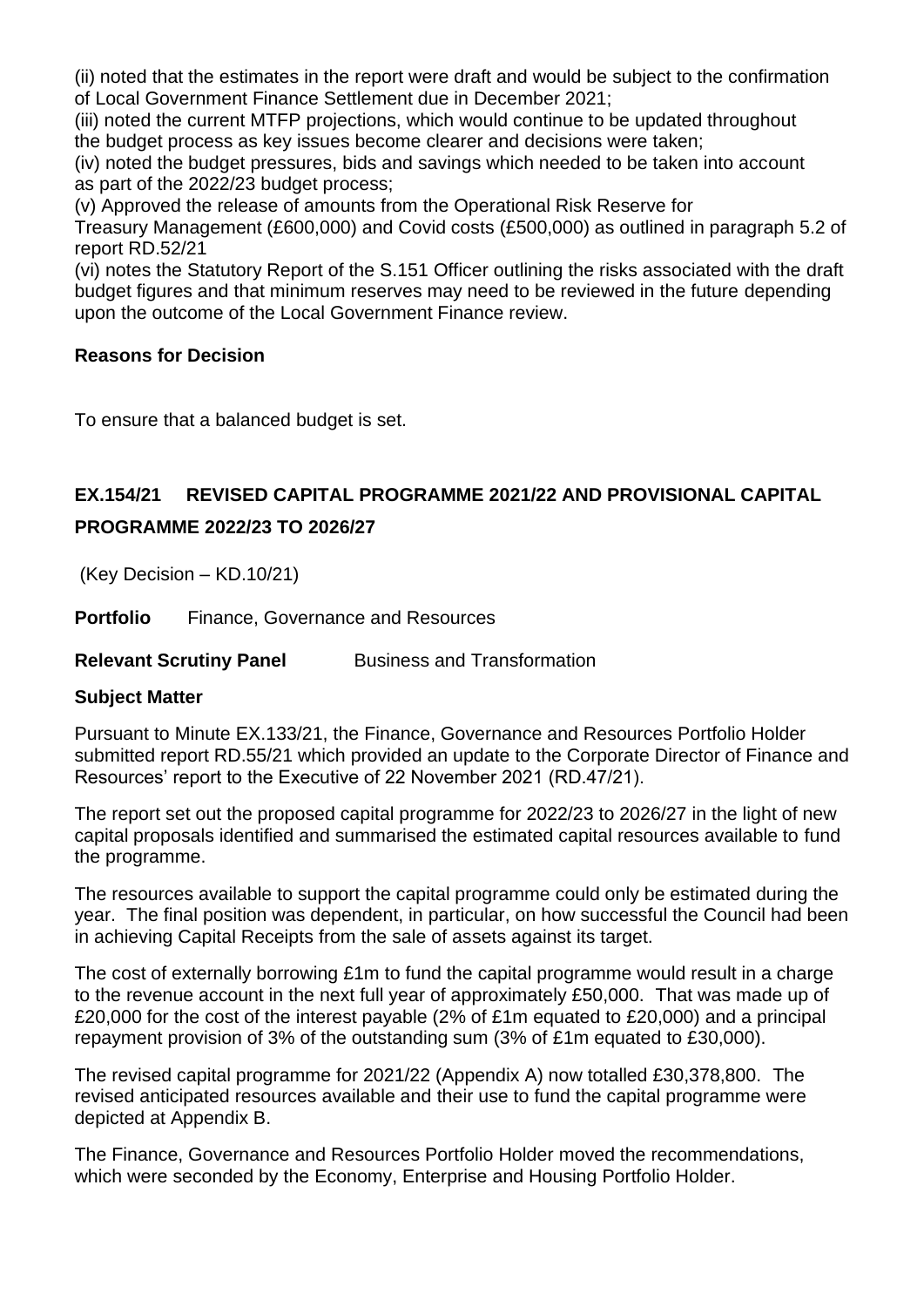## **Summary of options rejected** None

## **DECISION**

That the Executive:

(i) Noted the revised capital programme and relevant financing for 2021/22 as set out in Appendices A and B of report RD.55/21;

(ii) Given initial consideration and views on the proposed capital spending for 2022/23 to 2026/27 given in the report in the light of the estimated available resources;

(iii) Noted that any capital scheme for which funding has been approved by Council may only proceed after a full report, including business case and financial appraisal, has been approved.

**Reasons for Decision** To ensure that a balanced budget is set

# **EX.155/21 DRAFT TREASURY MANAGEMENT STRATEGY STATEMENT,**

## **INVESTMENT STRATEGY AND MINIMUM REVENUE PROVISION STRATEGY 2022/23**

(Key Decision – KD.10/21)

**Portfolio** Finance, Governance and Resources

### **Relevant Scrutiny Panel Business and Transformation**

## **Subject Matter**

Pursuant to Minute EX.135/21, the Finance, Governance and Resources Portfolio Holder submitted report RD.53/21 setting out the Council's draft Treasury Management Strategy Statement for 2022/23 in accordance with the CIPFA Code of Practice on Treasury Management. The Investment Strategy and the Minimum Revenue Provision Strategy for 2022/23 were incorporated as part of the Statement, as were the Prudential Indicators as required within the Prudential Code for Capital Finance in Local Authorities.

The report had been considered by the Audit Committee on 10 December 2021 and would be considered by the Business and Transformation Scrutiny Panel on 6 January 2022.

The Finance, Governance and Resources Portfolio Holder moved the recommendation set out within the report and the Leader seconded the recommendation.

### **Summary of options rejected** None

### **DECISION**

That the Executive noted the draft Treasury Management Strategy Statement for 2022/23, which incorporated the Investment Strategy and the Minimum Revenue Provision (MRP) Strategy, together with the Prudential Indicators for 2022/23 as set out in Appendix A and the Treasury Management Policy Statement as set out at Appendix D to Report RD.53/21; and sought comments from the Business and Transformation Scrutiny Panel in January 2022.

### **Reasons for Decision**

To ensure the Council's investments are in line with the appropriate policies including the Treasury Management Strategy Statement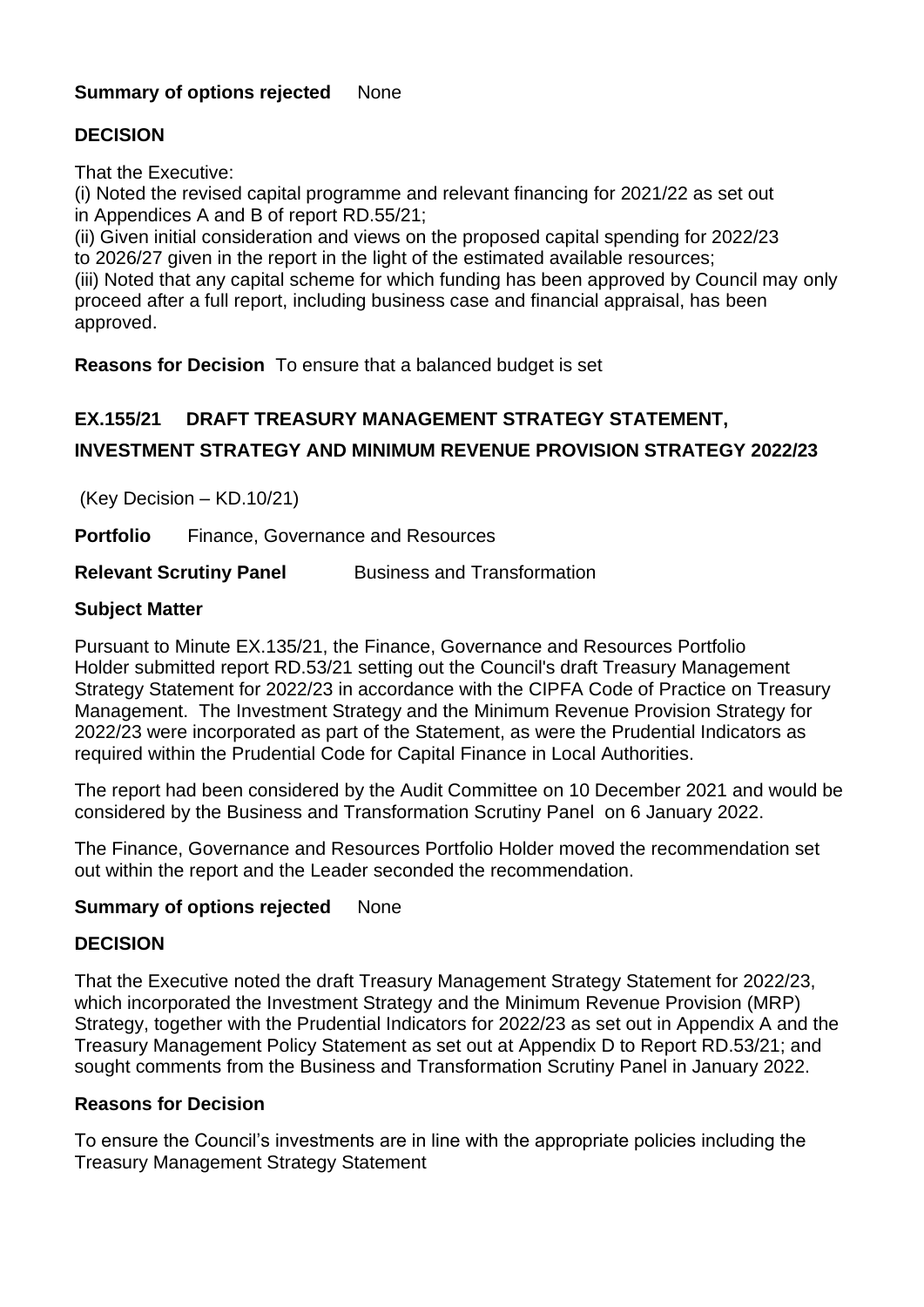## **EX.156/21 CHARGES REVIEWS**

(Key Decision KD.10/21)

**Portfolio** Cross-cutting

## **Relevant Scrutiny Panel**

Health and Wellbeing; Economic Growth; Business and Transformation

## **Subject Matter**

Pursuant to Minutes EX.129/21, EX.130/21, EX.131/21 and EX.132/21, further consideration was given to the Charges Reviews in respect of charges falling within the responsibility of the Community Services; Economic Development; Governance and Regulatory Services Directorates; and the Licensing Section.

Extracts from the Minutes of the meetings of the Health and Wellbeing Scrutiny Panel on 25 November 2021 (HWSP.79/21); Economic Growth Scrutiny Panel on 2 December 2021 (EGSP.74/21); and Business and Transformation Scrutiny Panel on 7 December 2021 (BTSP.90/21) in respect of the proposed charges were submitted.

The Economic Growth Scrutiny Panel had recommended that the Car Parking charges be frozen for the first hour in all City Council car parks.

Executive Members were asked to refer to the Charges Review Reports contained within the Budget Book.

The Finance, Governance and Resources Portfolio Holder moved and the Leader seconded the recommendation.

## **Summary of options rejected**

a number of alternative charges as detailed in the above reports

## **DECISION**

1. That the fees and charges for 2022/23 relating to those services falling within the responsibility of the Community Services Directorate (CS.37/21), including the proposal to freeze the first hour of car parking charges for Council owned car parks, be approved with effect from 1 April 2022.

2. That the fees and charges for 2022/23 relating to those services falling within the responsibility of the Economic Development Directorate (ED.39/21) be approved with effect from 1 April 2022.

3. That the fees and charges for 2022/23 relating to the areas falling within the responsibility of the Governance and Regulatory Services Directorate (GD.55/21) be approved with effect from 1 April 2022.

4.That the Executive noted the Licensing Charges which had been approved by the Regulatory Panel on 1 December 2021; and approved the fees under the Scrap Metal Dealers Act 2013 with effect from 1 April 2022. (GD.82/21)

## **Reasons for Decision**

The proposed charges and options reflected the Corporate Charging Policy as set out in the Medium Term Financial Plan, whilst attempting to recognise service pressures and trends.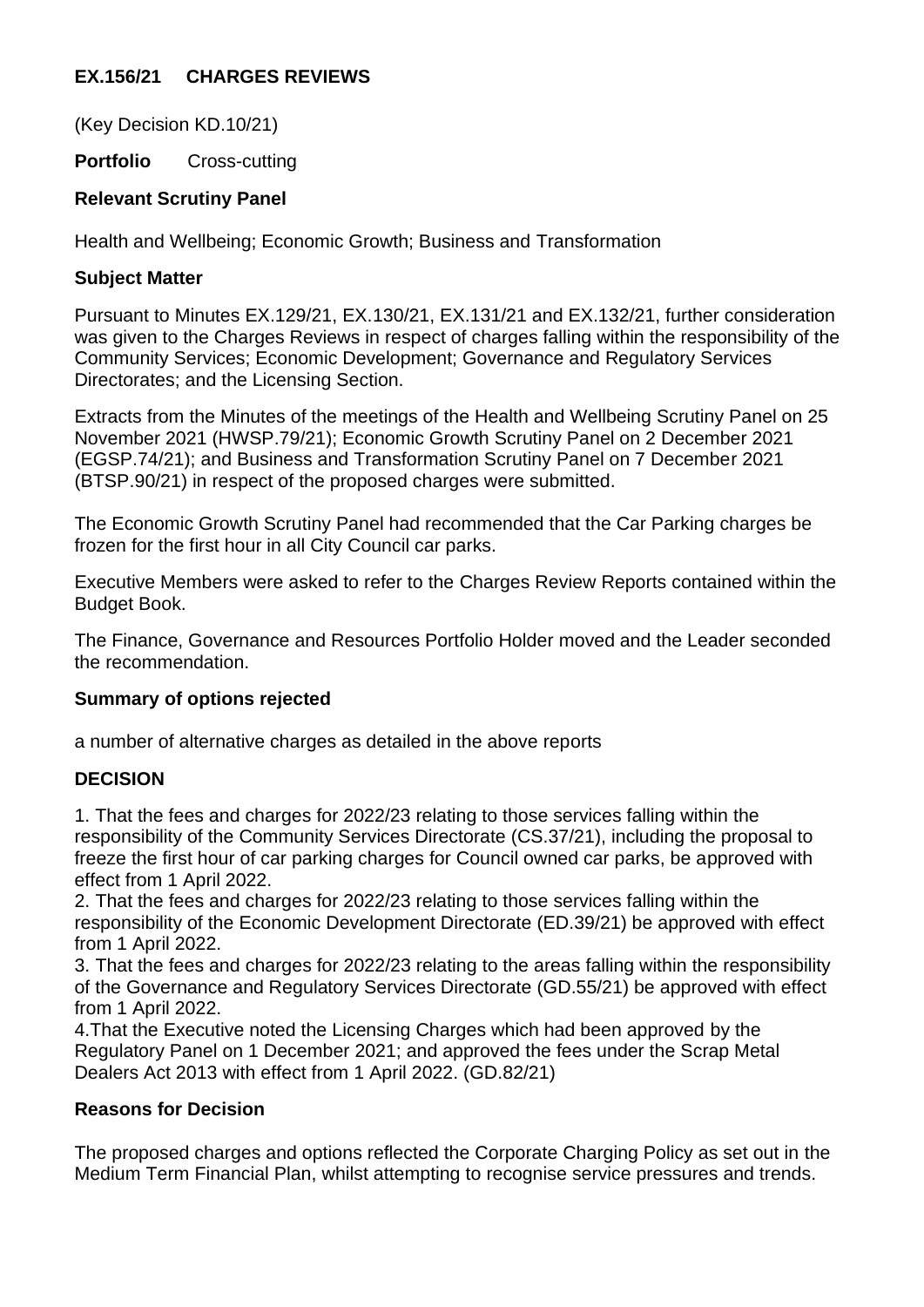## **EX.157/21 EXECUTIVE DRAFT BUDGET PROPOSALS FOR CONSULTATION**

(Key Decision – KD.10/21)

**Portfolio** Finance, Governance and Resources

**Relevant Scrutiny Panel** Business and Transformation

### **Subject Matter**

The Finance, Governance and Resources Portfolio Holder reported that the Executive was issuing their 2022/23 Budget Proposals for consultation, copies of which were circulated.

The Executive had taken into consideration the recommendations of the three Scrutiny Panels and had included, for consultation, the recommendation to freeze the City Council portion of the Council Tax for 2022/23 and the recommendation to freeze the first hour of car parking charges in City Council car parks.

Over the next four weeks, the Executive would be consulting on its budget proposals with businesses, trade union representatives and its residents. The deadline for comments was 9.00 am on 18 January 2022. The Executive would respond to consultees' feedback at its meeting on 19 January 2022.

The Finance, Governance and Resources Portfolio Holder concluded by moving the recommendation that the Executive's draft Budget proposals be agreed and circulated for consultation; the Leader seconded the recommendation.

### **Summary of options rejected**

A number of options which had been considered as part of the Council's 2022/23 budget deliberations as identified in various reports

## **DECISION**

That the Executive's draft Budget proposals, as circulated at the meeting and appended to these Minutes as Appendix A, be agreed and circulated for consultation.

### **Reasons for Decision**

To produce the draft Budget proposals for consultation purposes.

## **EX.158/21 GAMBLING ACT 2005 - DRAFT STATEMENT OF PRINCIPLES**

(Key Decision - KD.19/21)

\*\*(In accordance with Paragraph 15(i) of the Overview and Scrutiny Procedure Rules, the Mayor had agreed that call-in procedures should not be applied to this item)

**Portfolio** Finance, Governance and Resources

#### **Relevant Scrutiny Panel**

Business and Transformation

**Subject Matter**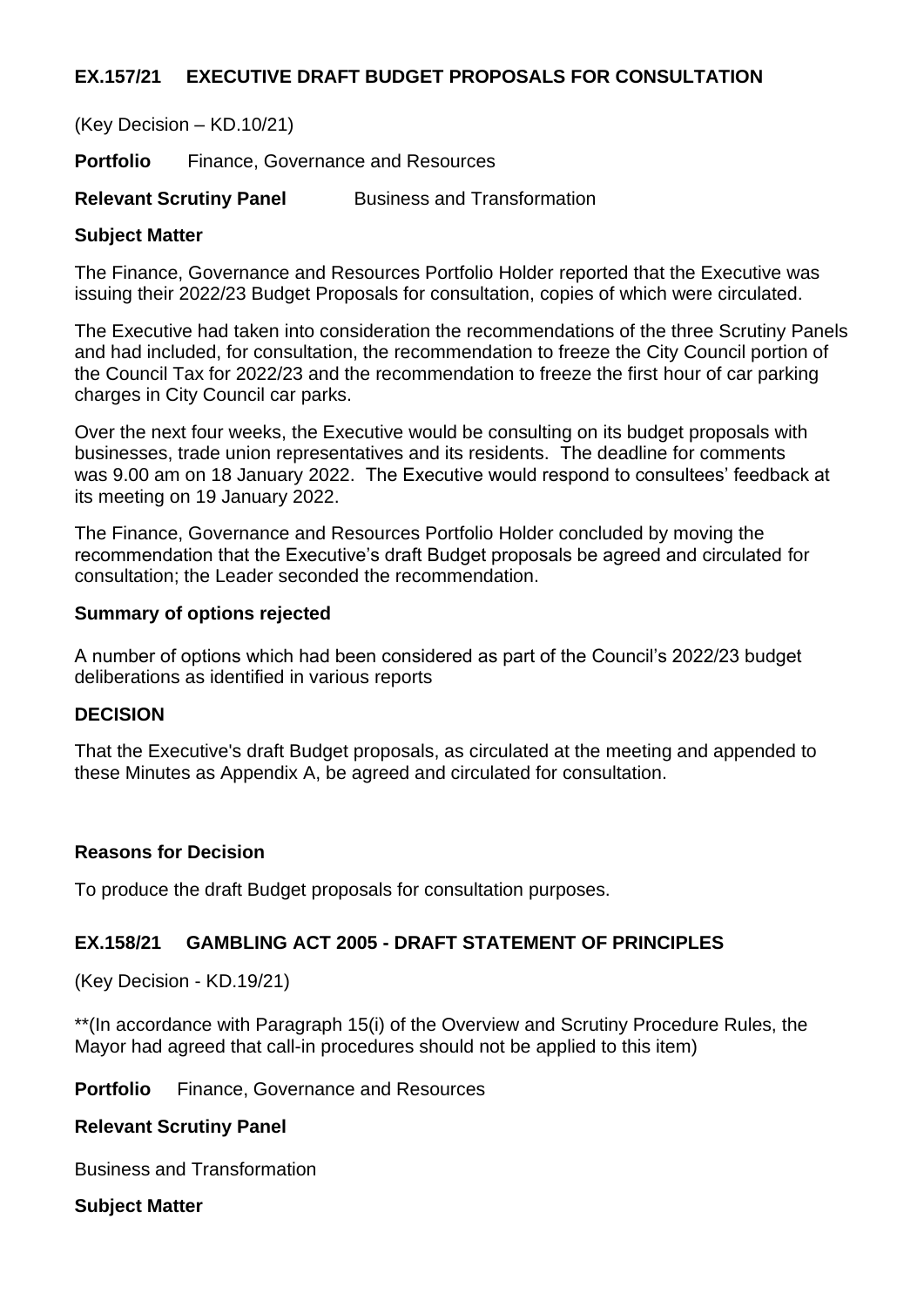The Finance, Governance and Resources Portfolio Holder reported (GD.86/21) that Section 349 of the Gambling Act 2005 required all licensing authorities to prepare and publish a Statement of Principles that they proposed to apply in exercising their functions under the Act during the three year period to which the policy applied.

The Finance, Governance and Resources Portfolio Holder advised that the Licensing Committee had considered the response to the consultation and noted that no amendments had been made to the Policy (Minute Excerpt LC.34/21 referred).

The Chair of the Licensing Committee was in attendance. In addressing the Executive, the Chair stated that the Gambling Act 2005 came into effect in 2007 and the Licensing Authority must review, consult and then publish its policy statement every 3 years.

The Policy covered the premises and activities that the authority had responsibility for and how applications were considered, monitoring and enforcement was undertaken and also included a Local Area Profile where gambling premises were mapped out to look at potential clusters and locations in relation to various properties, such as local hostels, community centres, schools and colleges

The Chair stated that the Licensing Committee agreed the reviewed Policy to be consulted upon at their meeting on 18th August 2021. As there had been a limited number of changes to both regulations issued by the Secretary of State and guidance issued by the Gambling Commission in the intervening 3 year period, there had been no substantial changes to the Policy. The Policy was consulted upon until  $8<sup>th</sup>$  October 2021 and no responses had been received. The Policy was circulated widely and publicised on the council's website and social media sites.

The Licensing Committee approved the draft policy to be forwarded to the Executive on 1<sup>st</sup> December 2021 in order for the Executive to forward to Council to adopt the statement on 4<sup>th</sup> January 2022.

The Finance, Governance and Resources Portfolio Holder moved that the Policy be referred to Council for approval and the Leader seconded the recommendation.

**Summary of Options Rejected** Not to refer the Policy for approval.

## **DECISION**

That the Executive:

1. Had considered the responses to the consultation (GD.86/21)

2. Had given consideration to the amended draft Gambling Policy with a view to adoption by Council on 4 January 2022.

### **Reasons for Decision**

To meet the requirements of the Gambling Act 2005.

# **EX.159/21 REGULATORY REFORM (HOUSING ASSISTANCE) (ENGLAND AND WALES) ORDER 2002 - CHANGES TO EXISTING HOUSING ASSISTANCE POLICY**

(Key Decision KD.20/21)

\*\*(In accordance with Paragraph 15(i) of the Overview and Scrutiny Procedure Rules, the Mayor had agreed that call-in procedures should not be applied to this item)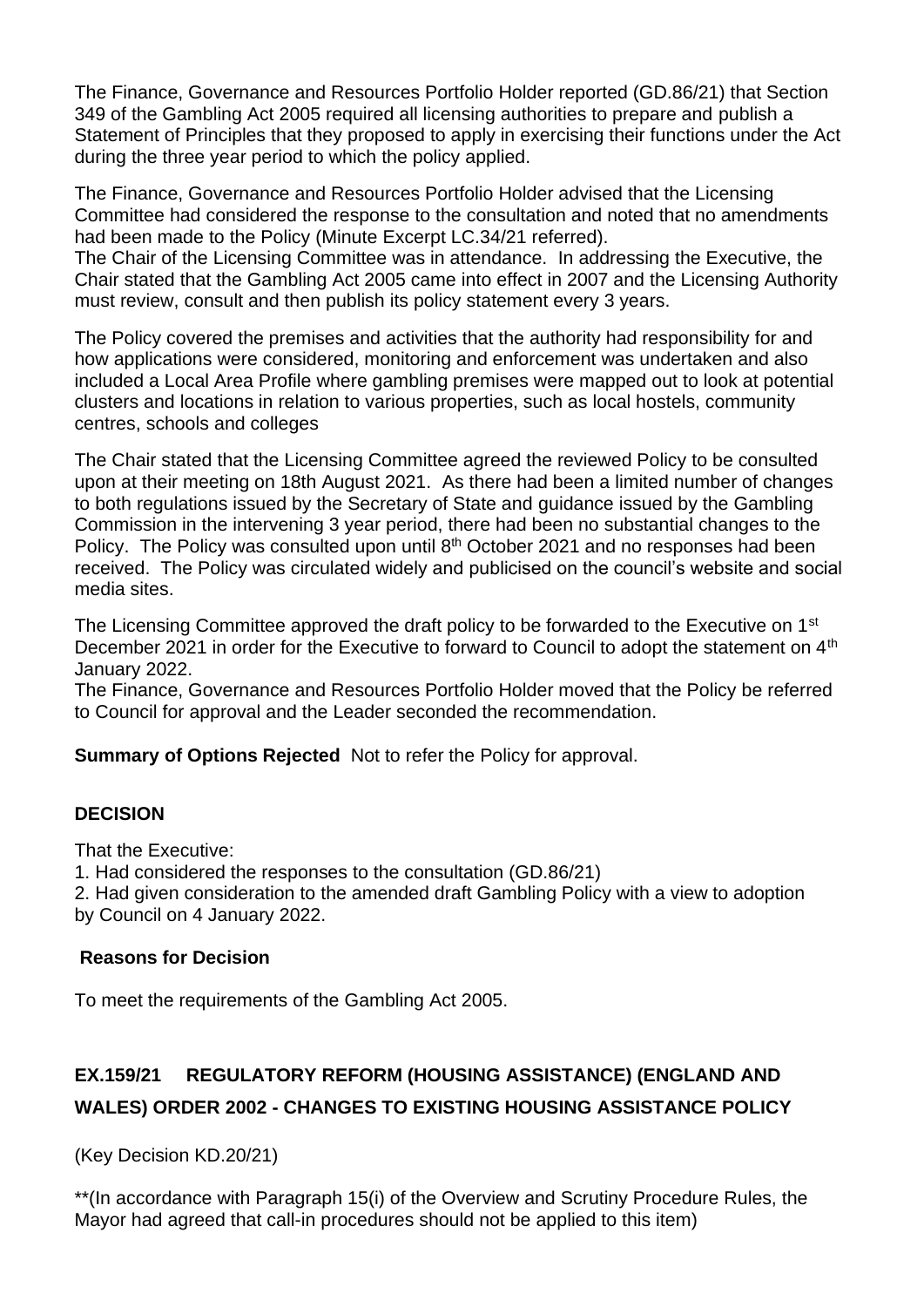## **Portfolio** Communities, Health and Wellbeing

## **Relevant Scrutiny Panel** Health and Wellbeing

### **Subject Matter**

The Communities, Health and Wellbeing Portfolio Holder presented a review of the existing Regulatory Reform Order (RRO) Housing Renewal Assistance Policy which was last updated in

2018 and approved by Council in January 2019. Revisions had been necessary to ensure the Housing Renewal Assistance Policy was fit for purpose as an offer for residents and reflected the current demands on the service. The revised Policy had been attached to report GD.70/21 as an appendix.

The Communities, Health and Wellbeing Portfolio Holder highlighted that the recommendation would allow specific DFG funding to be used for grants to assist the elderly, disabled or other vulnerable groups to live independently and to improve their living conditions and wellbeing. Specifically, minor works that supported ill health prevention, promote independence and delay transfer into care. She clarified that the Disabled Facilities Grants were not means tested.

The Health and Wellbeing Scrutiny Panel had considered the report on 25 November 2021 (HWSP.83/21 referred) and received the report.

The Chair of the Health and Wellbeing Scrutiny Panel had been invited to attend to speak but was not in attendance today.

The Communities Health and Wellbeing Portfolio Holder moved the recommendations and the Economy, Enterprise and Housing Portfolio Holder seconded them.

## **Summary of options rejected** None

### **DECISION**

That the Executive:

1. Had considered the proposed revised Housing Renewal Assistance Policy 2022 at Appendix 1 of report GD.70/21.

2. Referred the Housing Renewal Assistance Policy 2022 to Council in accordance with the Council's Budget and Policy Framework.

### **Reasons for Decision**

The revised Housing Renewal Assistance Policy 2022 will assist in ensuring that best use is made of the DFG capital funding making use of existing capacity and expertise within the Housing and Pollution and Homelife teams.

The introduction of flexibility into the assistance process is being promoted as good practice nationally and in line with government and local policies.

### **EX.160/21 TULLIE HOUSE BUSINESS PLAN 2021 - 2030 (22/23 REVISION)**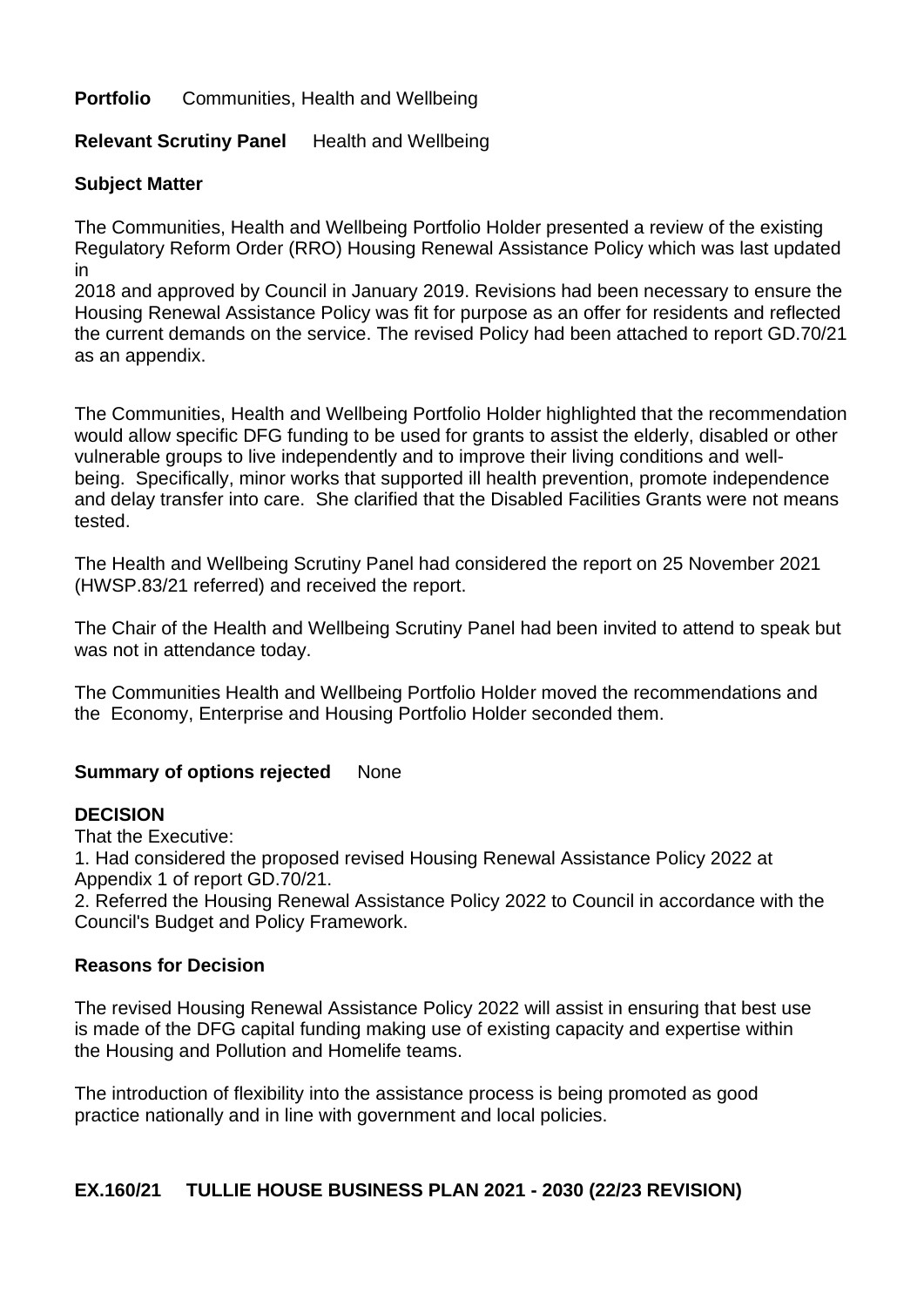(Key Decision KD.24/21)

\*\*(In accordance with Paragraph 15(i) of the Overview and Scrutiny Procedure Rules, the Mayor had agreed that call-in procedures should not be applied to this item)

**Portfolio** Culture, Heritage and Leisure

## **Relevant Scrutiny Panel** Health and Wellbeing

### **Subject Matter**

The Culture, Leisure and Heritage Portfolio Holder presented report CS.46/21, the purpose of which was to introduce and allow consideration of the Tullie House Museum and Art Gallery Trust 2022/23 Business Plan in order that the Council may, in due course, agree core funding for the Trust. That was in line with Section 5 of the Partnership Agreement between the Council and Tullie House Trust, which stated that the Business Plan submitted by the Trust should be used as the basis for agreeing

future years funding.

Details of the background position; core grant; lease arrangements; building and collection financial implications; impact of COVID-19 and impact of the proposals put forward by Tullie House Trust were provided within the report.

The Culture, Leisure and Heritage Portfolio Holder noted that the proposed Business Plan contained assumptions based on the success, or otherwise, of a number of grant funding applications. He thanked City Council officers for their continuing work in assisting and supporting Tullie House in application processes.

The Health and Wellbeing Scrutiny Panel had received the Business Plan on 25 November 2021 (HWSP.76/21 referred).

The Chair of the Health and Wellbeing Scrutiny Panel had been invited to speak but was not in attendance today.

The Culture, Heritage and Leisure Portfolio Holder moved that the Business Plan be referred to Council for agreement. The Environment and Transport Portfolio Holder seconded the recommendation.

**Summary of options rejected** that the Business Plan should not be referred for scrutiny

### **DECISION**

Had reviewed the Tullie House Business Plan before making recommendations to full Council for consideration. (CS.46/21)

### **Reasons for Decision**

The recommendations allowed the report, the associated Business Plan and core funding to be approved in line with the Partnership Agreement.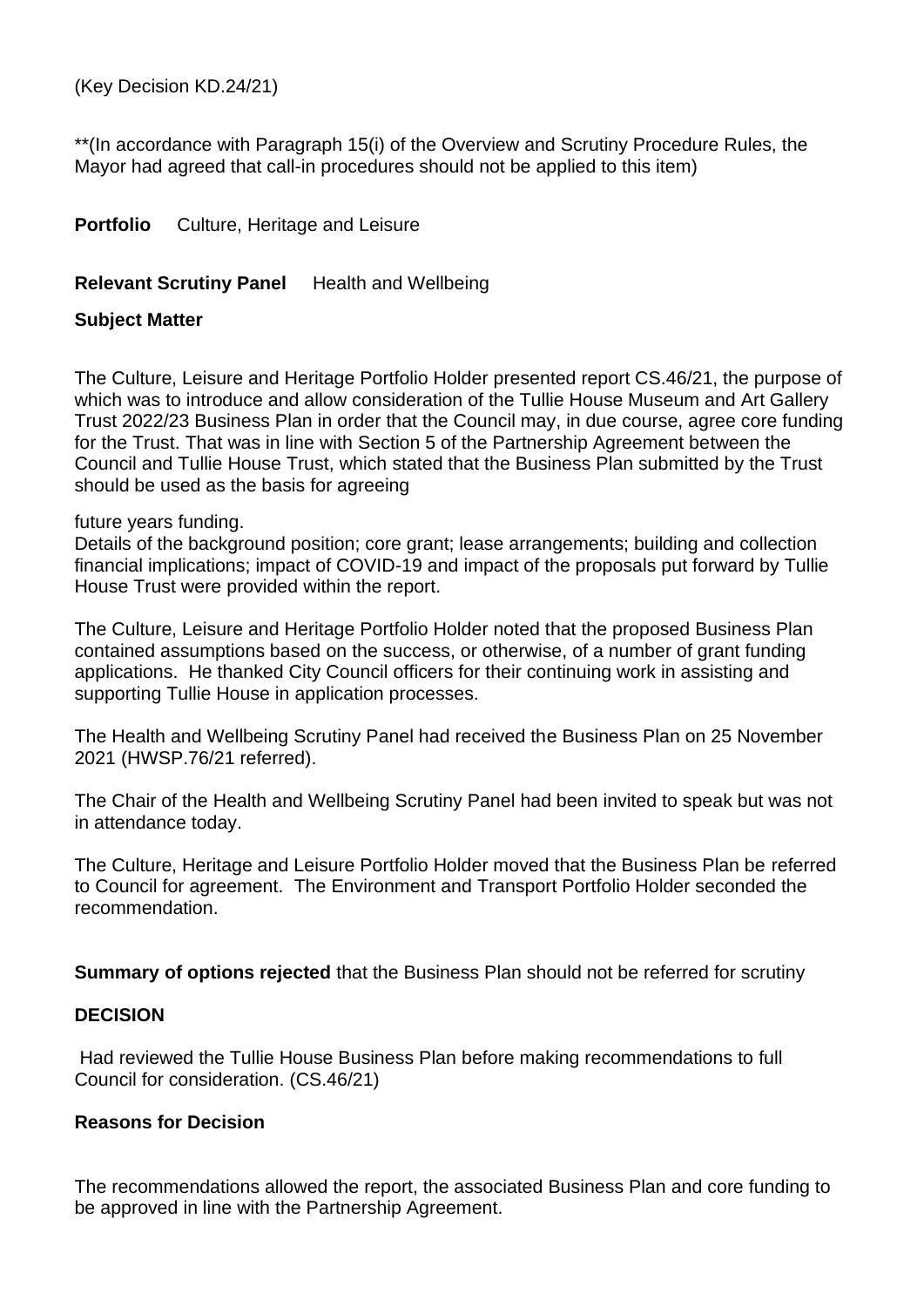# **EX.161/21 FUTURE HIGH STREET PROGRAMME GOVERNANCE AND DELIVERY - DEVONSHIRE STREET AND MARKET SQUARE PROJECTS**

(Key Decision KD.20/21)

**Portfolio** Leader / Economy, Enterprise and Housing

**Relevant Scrutiny Panel** Economic Growth

## **Subject Matter**

The Economy, Enterprise and Housing Portfolio Holder submitted report ED.33/21 outlining the governance arrangements in place for the Future High Street Fund (FHSF) Programme. The report requested approval to take forward two of the projects, pedestrian enhancement of Devonshire Street and reimagining Greenmarket / Market Square as Carlisle's event space, through a grant funding agreement with Cumbria County Council to manage and deliver the projects.

Carlisle City Council was the accountable body for the FHSF Programme delivery and as such the Council would make the ultimate decisions in delivery of the programme, however, consideration of the views of the Cumbria County Council's Local Area Committee was required in reference to the two highways related projects. This ensured that the FHSF programme was ultimately accountable to the Council's elected members, who would monitor spending, delivery progress and support in the management of any risks through the Council's governance structure.

The governance structure for the FHSF Programme as set out in the business case was outlined in section 2.1.2 of the report.

Although Carlisle City Council was the lead Council, Cumbria County Council would manage the delivery of the two projects as Highways Authority. A grant funding agreement had been drafted and outlined the responsibilities of both authorities with respect to the use of the grant for the delivery of two projects. The agreement outlined the trigger points for the drawdown of the grant funding to the County Council.

The Economy, Enterprise and Housing Portfolio Holder thanked the Economic Development team for their excellent work on the projects.

The Economy, Enterprise and Housing Portfolio Holder moved the recommendations as set out in the report and the Communities, Health and Wellbeing Portfolio Holder seconded them.

**Summary of options rejected** Not to continue with the Future High Street Fund projects

## **DECISION**

That the Executive:

1. Considered and approved the Future High Street Programme Governance arrangements as set out in report ED.33/21.

2. Give approval to enter into a grant funding agreement with the Cumbria County Council to deliver two of the Future High Street funded projects: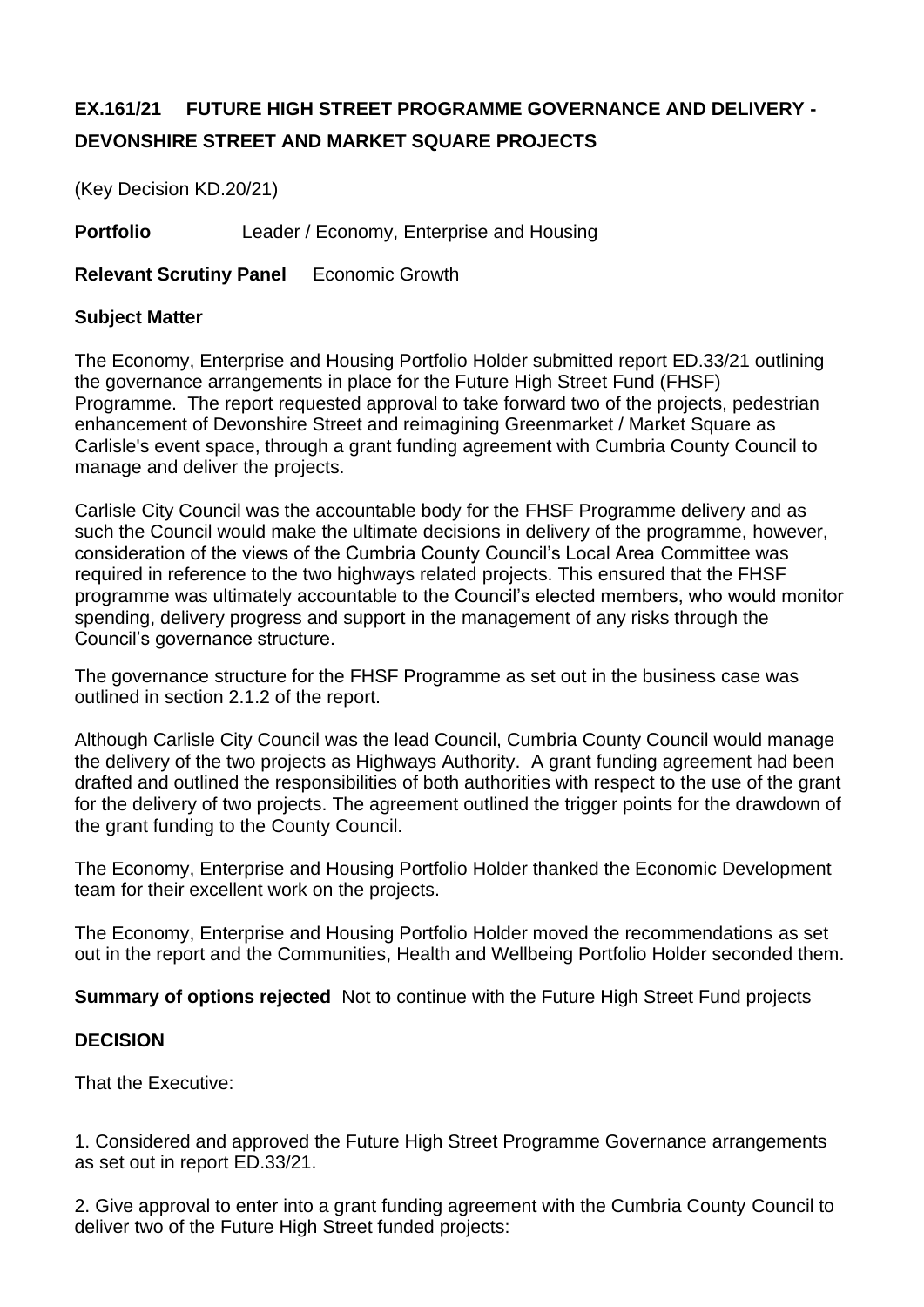- a. Pedestrian Enhancement of Devonshire Street the County Council would manage and deliver the project as outlined in the grant funding agreement for this project; and
- b. Reimagining Greenmarket / Market Square as Carlisle's event space both councils would co-produce this project in terms of design, the County Council would manage and deliver this project as outlined in a co-operation and grant funding agreement.

The final terms of the grant funding agreements for the two projects to be agreed by the Corporate Director of Economic Development following consultation with the Corporate Director of Finance and Resources, Corporate Director of Governance and Regulatory Services, Portfolio Holder for Economic Development and the Leader of the Council and subject to the project being assured by the governance structure.

3. Agreed to the redistribution of the funding to be undertaken by the Corporate Director of Economic Development following consultation with the Corporate Director of Finance and Resources.

## **Reasons for Decision**

To meet strategic objectives of the Carlisle Future High Street Fund and move forward with the four projects which had £9.1m of funding awarded to them.

# **EX.162/21 RELEASE AND REPAYMENT TERMS OF THE ONE PUBLIC ESTATE SUSTAINABLE GRANT PROVISION**

(Key Decision)

(The Leader agreed to this Key Decision item being considered at this meeting, although not in the Notice of Executive Key Decisions)

**Portfolio** Finance, Governance and Resources

**Relevant Scrutiny Panel** Business and Transformation

## **Subject Matter**

The Finance, Governance and Resources Portfolio Holder submitted a report seeking the Executive's approval to act as Lead Body ( (equivalent to Accountable Body) on the Cumbria One Public Estate sustainable grant funding project and agree to release grant funds in the manner set out in report CS.48/21 and the appended draft grant funding agreement.

The One Public Estate (OPE) programme was a partnership between the Office of Government Property (OGP) in the Cabinet Office, the Local Government Association (LGA) and the Department for Levelling Up, Housing and Communities (DLUHC). The collective aim of the partnership was to bring public sector bodies together; to create better places by using public assets more efficiently, creating service and financial benefits for partners; and releasing public land for housing and development.

During late 2019 the OPE Cumbria Partnership applied for further funding under ninth round of the programme. This application was approved and an award of £360,000 was made to the partnership to assist with the delivery of the programme. This award was also accepted via an Officer Decision Notice in February 2021. The allocation and grant arrangements for this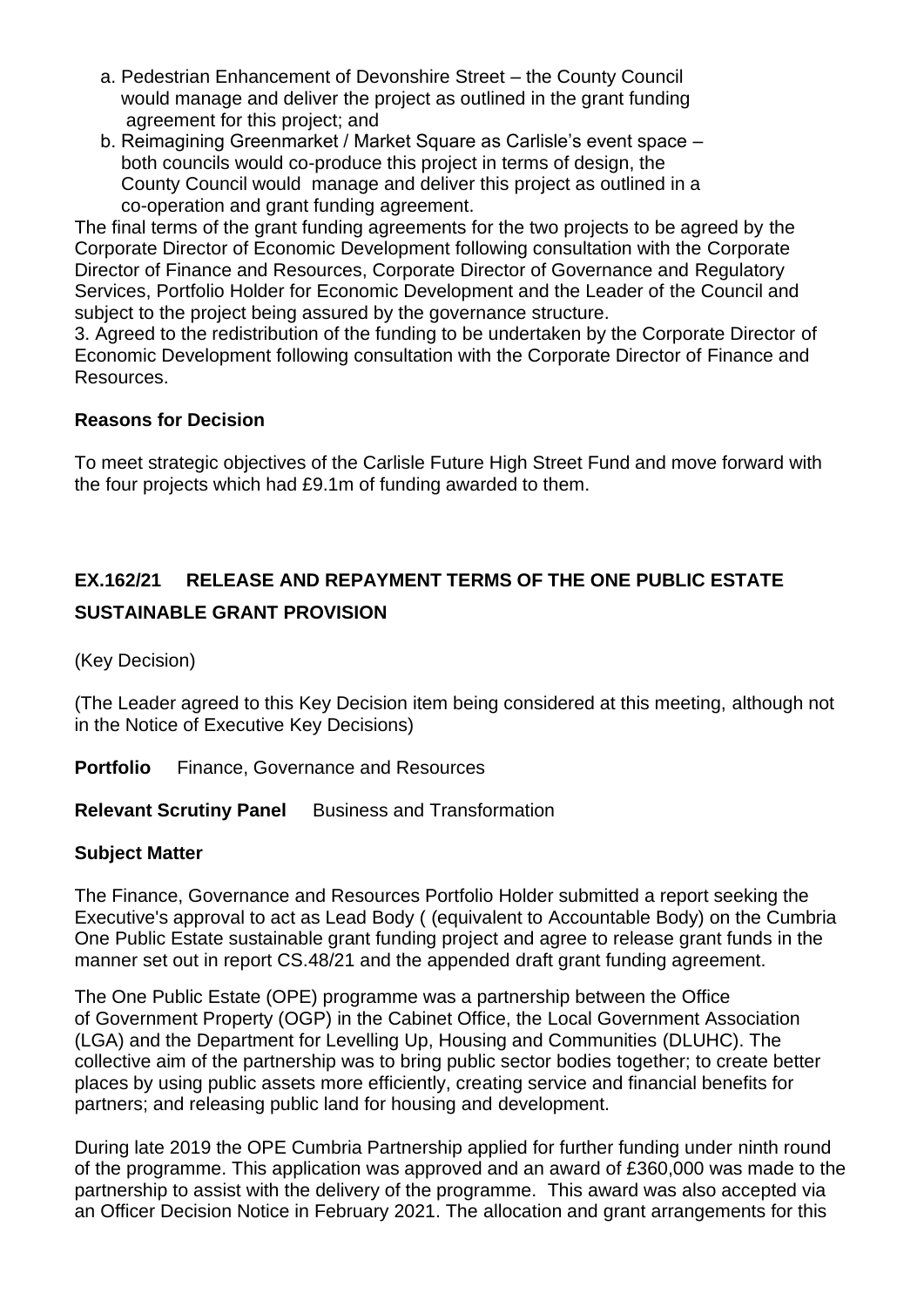project were proposed to be via the OPE Programme Board with Carlisle City Council acting as the accountable body.

The scheme required the release of funds from the £300,000 partnership funding currently being held by Carlisle City Council. To facilitate the release and protect the Council from risks associated with the repayment of the sustainable grant a Grant Funding Agreement had been drafted to ensure good governance and bind the receiving body (Morecambe Bay NHS Foundation Trust) to repaying this grant before the City Council was required to repay this to OPE.

The Finance, Governance and Resources Portfolio Holder moved, and the Leader seconded, the recommendations.

## **Summary of options rejected**

That Carlisle City Council not act as Lead Body on the Cumbria OPE 8 sustainable funding project.

## **DECISION**

That the Executive

1. Give authority for the Council to act as Lead Body (equivalent to Accountable Body) on the Cumbria OPE 8 sustainable grant funding project to deliver NHS services within local authority owned leisure facilities.

2. Reviewed the proposed arrangements set out in report CS.48/21 and the appended grant funding agreement and approved the release of OPE funds to enable timely delivery of the project objectives.

3. Delegated the approval of future grant funds and repayment arrangements under this OPE round to the Deputy Chief Executive in consultation with the Portfolio Holder for Finance, Governance and Resources.

## **Reasons for Decision**

The OPE programme represented an important step forward in determining the future use of public sector assets and property. This OPE grant provides a key opportunity to develop new joint service arrangements that would support the county Public Health Strategy and more efficient property use arrangements.

The risks associated with the allocation of these grants would be mitigated by the deployment of a Grant Funding Agreement to govern the payment and repayment of the funds.

## **EX.163/21 NOTICE OF EXECUTIVE KEY DECISIONS**

(Non Key Decision)

**Portfolio** Cross Cutting

## **Relevant Scrutiny Panel**

Health and Wellbeing; Economic Growth; Business and Transformation

## **Subject Matter**

The Notice of Executive Key Decisions published on 19 November 2021 was submitted for information.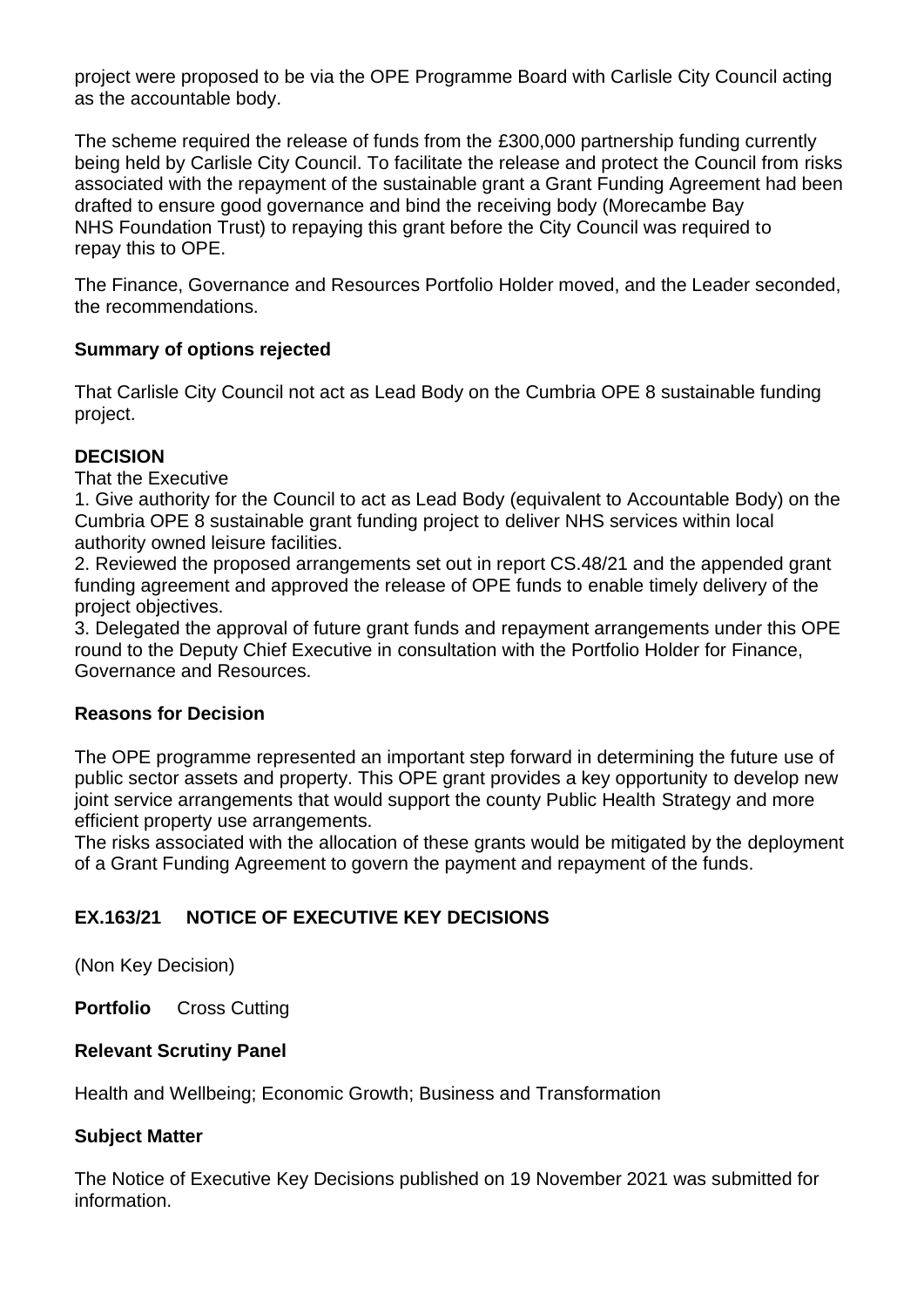## **Summary of options rejected** none

## **DECISION**

That the Notice of Executive Key Decisions dated 19 November 2021 be received.

**Reasons for Decision** Not applicable

## **EX.164/21 SCHEDULE OF DECISIONS TAKEN BY OFFICERS**

(Non Key Decision)

**Portfolio** Cross Cutting

## **Relevant Scrutiny Panel**

Health and Wellbeing; Economic growth; Business and Transformation

## **Subject Matter**

Details of decisions taken by Officers under delegated powers were submitted.

**Summary of options rejected** none

### **DECISION**

That the decisions, attached as Appendix B, be noted.

**Reasons for Decision** Not applicable

### **EX.165/21 JOINT MANAGEMENT TEAM**

(None Key Decision)

**Portfolio** Cross Cutting

### **Relevant Scrutiny Panel**

Health and Wellbeing; Economic Growth; Business and Transformation

### **Subject Matter**

The Minutes of the meeting of the Joint Management Team held on 22 November 2021 were submitted for information.

### **Summary of options rejected** none

### **DECISION**

That the Minutes of the meeting of the Joint Management Team held on 22 November 2021, attached as Appendix C, be received.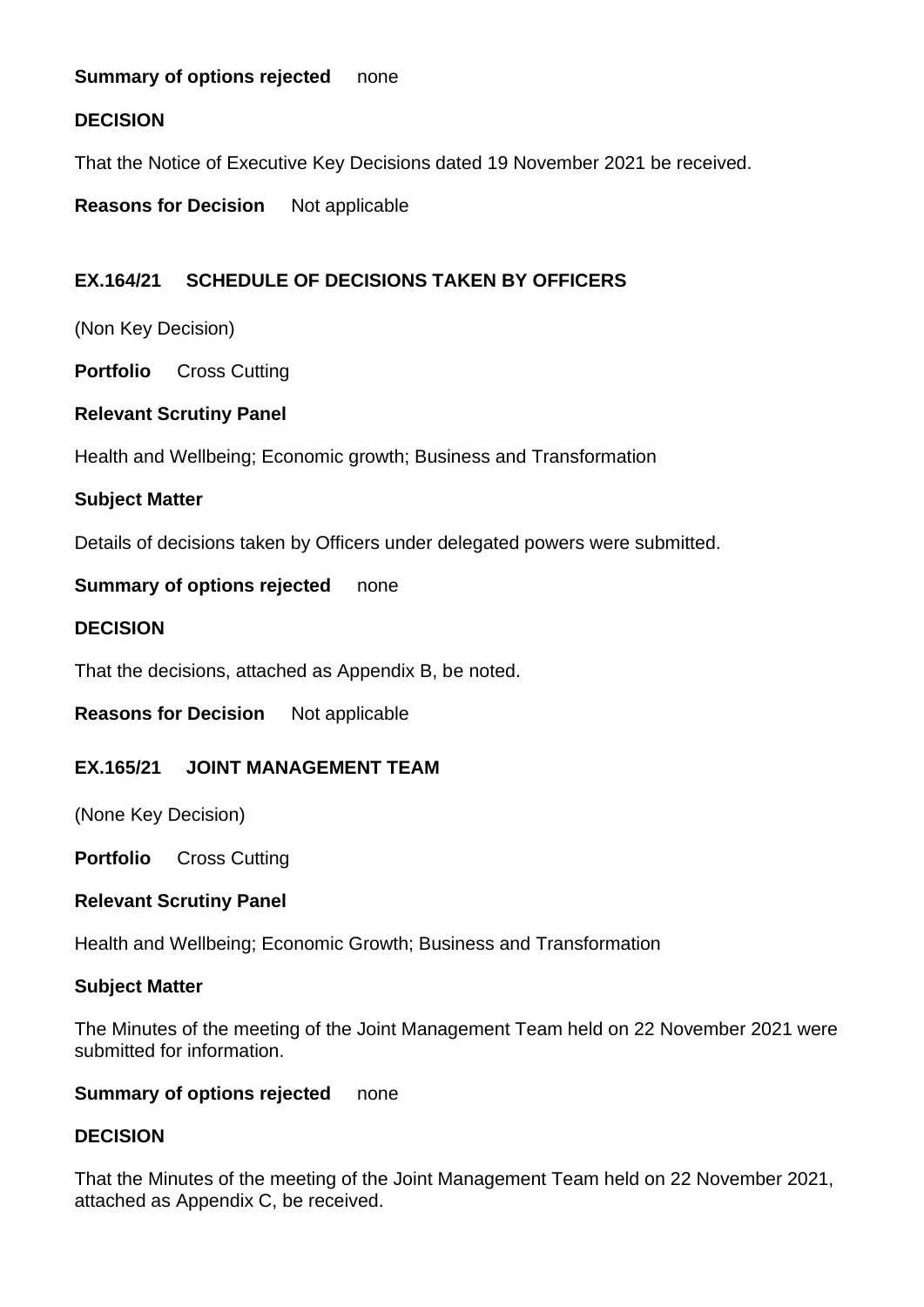## **EX.166/21 DATES AND TIMES OF MEETINGS 2022/23**

(Non Key Decision)

\*\*(In accordance with Paragraph 15(i) of the Overview and Scrutiny Procedure Rules, the Mayor had agreed that call-in procedures should not be applied to this item)

**Portfolio** Cross Cutting

### **Relevant Scrutiny Panel**

Health and Wellbeing; Economic Growth; Business and Transformation

### **Subject Matter**

The Leader submitted GD.89/21 concerning proposed dates and times of meetings of the City Council, Executive, Scrutiny Panels. Audit Committee and the Regulatory Committees for the 2022/23 municipal year.

The Leader then moved the recommendations and the Economy, Enterprise and Housing Portfolio Holder seconded them.

## **Summary of options rejected** none

## **DECISION**

1. That the City Council be requested to agree the schedule of dates and times of meetings in the 2022/23 Municipal Year as set out in the calendar attached as an Appendix to Report GD.89/21.

2. That the dates and times for meetings of the Executive, which had been chosen by the Leader, be noted.

## **EX.167/21 QUARTER 2 PERFORMANCE REPORT 2021/22**

(Non Key Decision)

**Portfolio** Finance, Governance, Resources

### **Relevant Scrutiny Panel**

Health and Wellbeing; Economic Growth; Business and Transformation

### **Subject Matter**

The Finance. Governance and Resources Portfolio Holder submitted report PC.41/21 containing the Quarter 2 performance against the current Service Standards, together with an update on the delivery of the Carlisle Plan 2021-23 actions as defined in the Plan. Performance against the 2021/22 Key Performance Indicators was also included.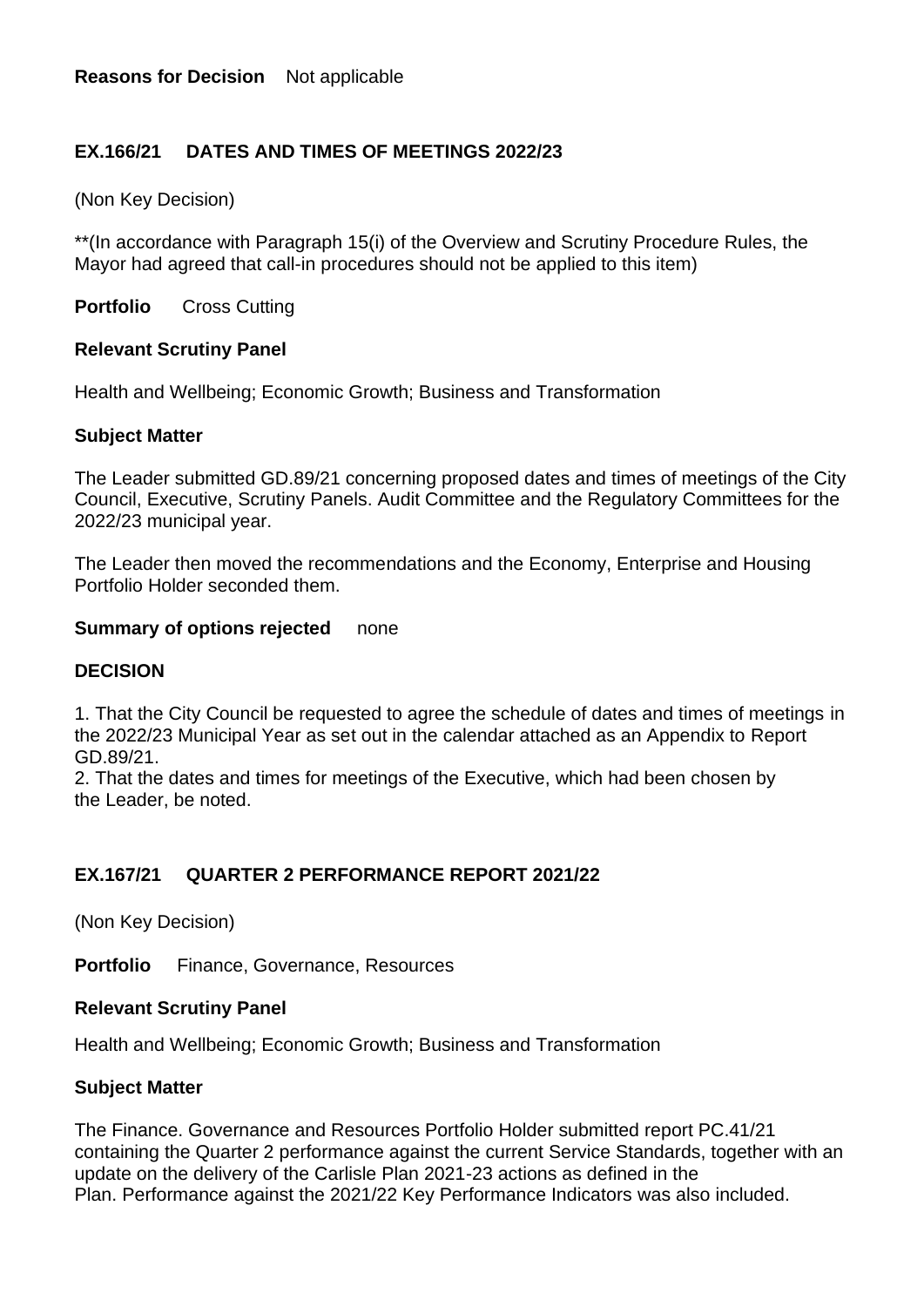The Health and Wellbeing; Economic Growth and Business and Transformation Scrutiny Panels had scrutinised performance at their meetings held on 25 November; 2 December and 7 December 2021 respectively.

Excerpts from the Minutes of those meetings (HWSP.85/21; EGSP.79/21 and BTSP.94/21) were also submitted.

The Finance, Governance and Resources Portfolio Holder moved the recommendation which was seconded by the Leader.

### **Summary of options rejected** none

## **DECISION**

That the Executive had considered the performance of the City Council as presented in Report PC.41/21 with a view to seeking continuous improvement in how the Council delivered its priorities.

### **Reasons for Decision**

To seek Executive's consideration of the performance of the City Council as presented in the report.

## **EX.168/21 PUBLIC AND PRESS**

RESOLVED – That in accordance with Section 100A(4) of the Local Government Act 1972 the Public and Press were excluded from the meeting during consideration of the following items of business on the grounds that they involved the likely disclosure of exempt information as defined in the paragraph numbers (as indicated in brackets against the minutes) of Part 1 of Schedule 12A of the 1972 Local Government Act.

## **EX.169/21 CITADELS PROJECT**

(Key Decision KD.23/21)

(Public and Press excluded by virtue of Paragraph 3)

**Portfolio** Leader

### **Relevant Scrutiny Panel** Economic Growth

### **Subject Matter**

The Leader submitted proposals for the redevelopment of the Citadels and approve the land assembly activity required by the Council to enable the delivery of scheme. (ED.41/21).

The report provided an overview of the project and the role of the City Council to enable its deliver. The Council had led on the development of the land assembly strategy, which